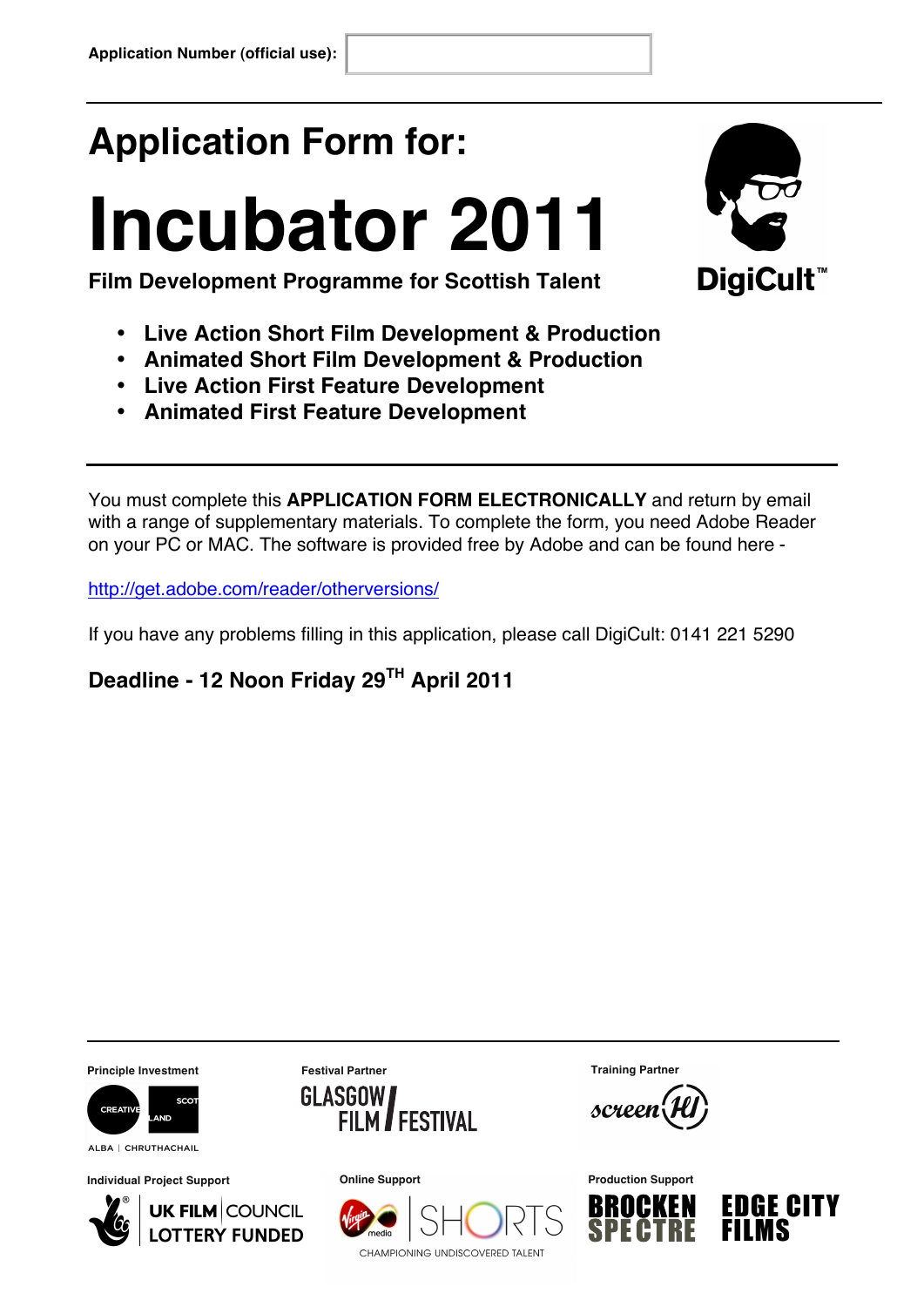# **Please fill in every question on this application form**

| A | <b>About yourself</b>                                                                                                                                         |                          |
|---|---------------------------------------------------------------------------------------------------------------------------------------------------------------|--------------------------|
|   | Your full name                                                                                                                                                | <b>DoB</b>               |
|   | Address                                                                                                                                                       |                          |
|   |                                                                                                                                                               | Postcode                 |
|   | Mobile number                                                                                                                                                 | Tel. number              |
|   | Email*                                                                                                                                                        |                          |
|   | *Receipt of your application will be acknowledged by email. Please ensure you give us a valid email address for<br>future correspondence from Incubator 2011. |                          |
|   | Website (optional) $\perp$                                                                                                                                    |                          |
|   | Link to YOUR ONLINE SHOWREEL                                                                                                                                  |                          |
|   | PLEASE NOTE: SHOWREEL LINK OBLIGATORY FOR ALL APPLICATIONS                                                                                                    |                          |
|   | Do you have any access requirements?<br>Nol                                                                                                                   | Yes please outline below |

• If you have been accepted onto a funded short film scheme, received short film production funding or received development support for a feature film script in Scotland or any other region of the UK in previous years, please give us the following information:

| Project Title & Year | <b>Region or Nation</b> | Amount of funding |
|----------------------|-------------------------|-------------------|
|                      |                         |                   |
|                      |                         |                   |
|                      |                         |                   |

- Please state how you heard about Incubator
- Please declare the total financial support you have received from public agencies over the last three years in either pounds sterling or euro

#### **B About your application**

# **Please download and read Incubator's Guidelines before completing the rest of this application form**

Please tick one of these boxes:

□ This is an application to Incubator for **Live Action Short Development and Production** 

□ This is an application to Incubator for **Animated Short Development and Production** 

□ This is an application to Incubator for **Live Action First Feature Development** 

This is an application to Incubator for Animated First Feature Development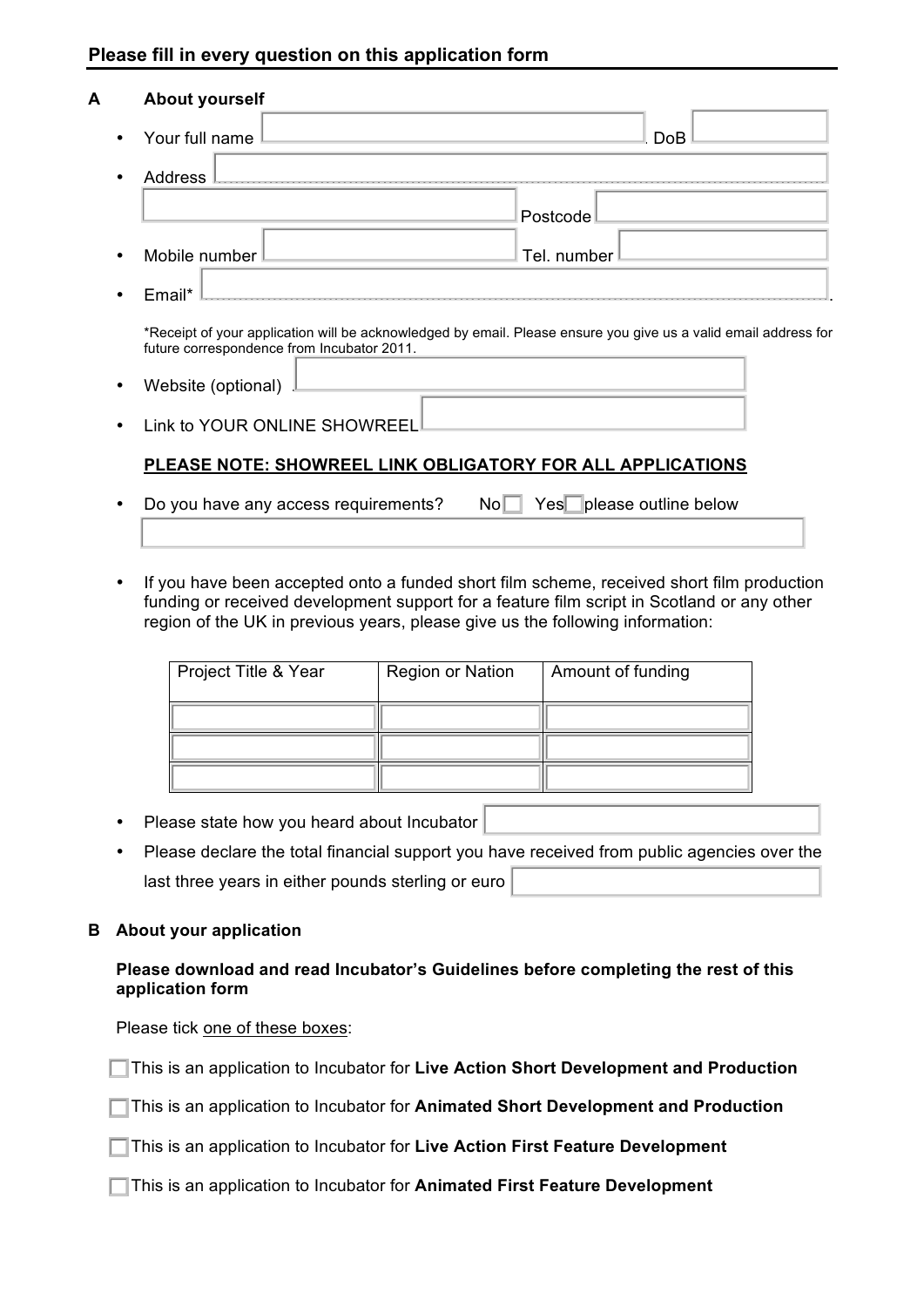# **All application materials to be submitted by email to cult@digicult.co.uk**

**Each application must include the following:**

# **ALL APPLICANTS:**

1 copy of INCUBATOR APPLICATION FORM 1 copy of RESUME 1 copy of WRITING SAMPLE 1 link to ONLINE SHOWREEL (IF AVAILABLE)

# **FOR SHORT FILM APPLICANTS:**

1 copy of 1 PAGE STORY OUTLINE & 1 PAGE STATEMENT

# **OR**

1 copy of SHORT FILM SCRIPT & 1 PAGE STATEMENT

# **FOR FEATURE FILM APPLICANTS:**

1 copy of FEATURE STORY OUTLINE & 1 PAGE STATEMENT

Deadline for application: **12 noon Friday 29th April 2011**

# **Please note:**

**Before the application deadline, DigiCult will not enter into a dialogue about the specific nature or details of individual applications. Once your application has been received and logged on our system you will receive an acknowledgement by email.**

# **C Application procedure**

- The deadline for receipt of this application is **12 noon Friday 29th April 2011**. Any applications received after this deadline will not be accepted.
- Please ensure you submit all the necessary supplementary materials to back up your application. Please do not send master copies.
- Upon receipt, your application will be logged and you will receive an acknowledgement in the form of an email containing your unique reference number. This number will be used in all future correspondence regarding your application. Please ensure you have given us your email address in Section A above ('about yourself').
- Through Incubator's assessment and selection process based on the four criteria of Craft, Product, Imagination and Vision (Audience and Market Awareness), representatives from DigiCult and Creative Scotland will identify 10 to 12 people to develop drama projects through the programme. The successful applicants will be informed by telephone and email at latest by week commencing **Monday 16th May 2011** and their names published at www.digicult.co.uk. Unsuccessful applicants will be informed by EMAIL at latest by week commencing **Monday 16th May 2011**. Please ensure you include a working phone number and email address in this application.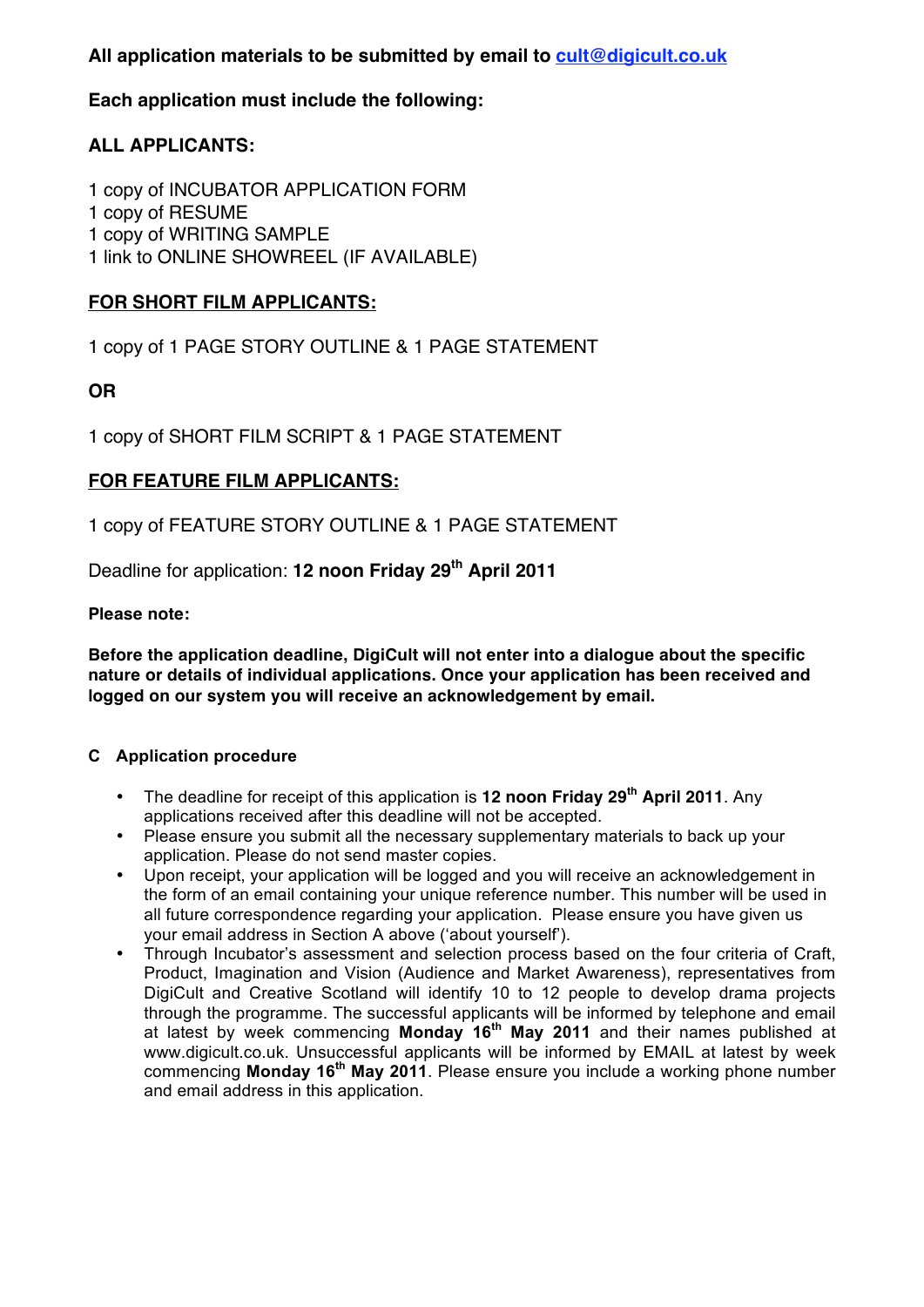# **D Eligibility criteria**

To be eligible for **Incubator 2011**, you must fulfil all the following criteria:

- Resident in Scotland.
- Over 18 years old and definitely not in full or part-time time education
- 24 months demonstrable experience in a relevant creative discipline as a writer, writer/director or director (eg film, commercials, promos, theatre, animation, photography or graphic design).

#### **It's not enough to just read and complete this application form. Please ensure you have read and fully digested the accompanying guidelines before you submit your application.**

#### **E Declaration**

#### **Are you aware of any personal or professional relationship with any staff of DigiCult Ltd?**

| Yes<br>N <sub>o</sub>       | If you have ticked 'Yes', who are they? |
|-----------------------------|-----------------------------------------|
| Name of person I            |                                         |
| Description of relationship |                                         |

#### **Fraud**

We will take legal action to recover funds from an applicant who has provided fraudulent information in this application.

#### **Data protection statement**

In line with the requirements of the Data Protection Act 1998, we need to get your permission to contact you by post, phone, fax or e-mail for a range of purposes. We also need to make sure that we have up-to-date contact details. The information on this application form will be processed by us, or on our behalf. We will hold the information you give us on computer and use it for statistical purposes. We may provide copies of the information to individuals or organisations that are helping us to assess applications or monitor our investments. We will, as part of the assessment process, contact the individuals and partner organisations identified by you in this application as supporting the delivery of this project or activity. In signing this form you are consenting to us sharing your details and the details of your project or activity with these individuals and organisations. We may want to contact you about events, activities, publications and other services that may be of interest to you. We will also receive requests to supply your details for publicity and information purposes from the following agencies: UK Film Council, other National and Regional Screen Agencies, Skillset, Sub-Regional Strategic Partnerships, local authorities and other lottery distributors. In signing this form you are consenting to us sharing your details with these agencies and to us or these agencies using your details to publicise DigiCult and our investment in you or your organisation. We will not send you junk mail or pass on your details to the agencies listed for this purpose.

You have the right to look at the personal records that we have about you. If you want to look at them, please write, giving your full name and address to: **Incubator 2011,** DigiCult Ltd. 41 St Vincent Place, Glasgow G1 2ER.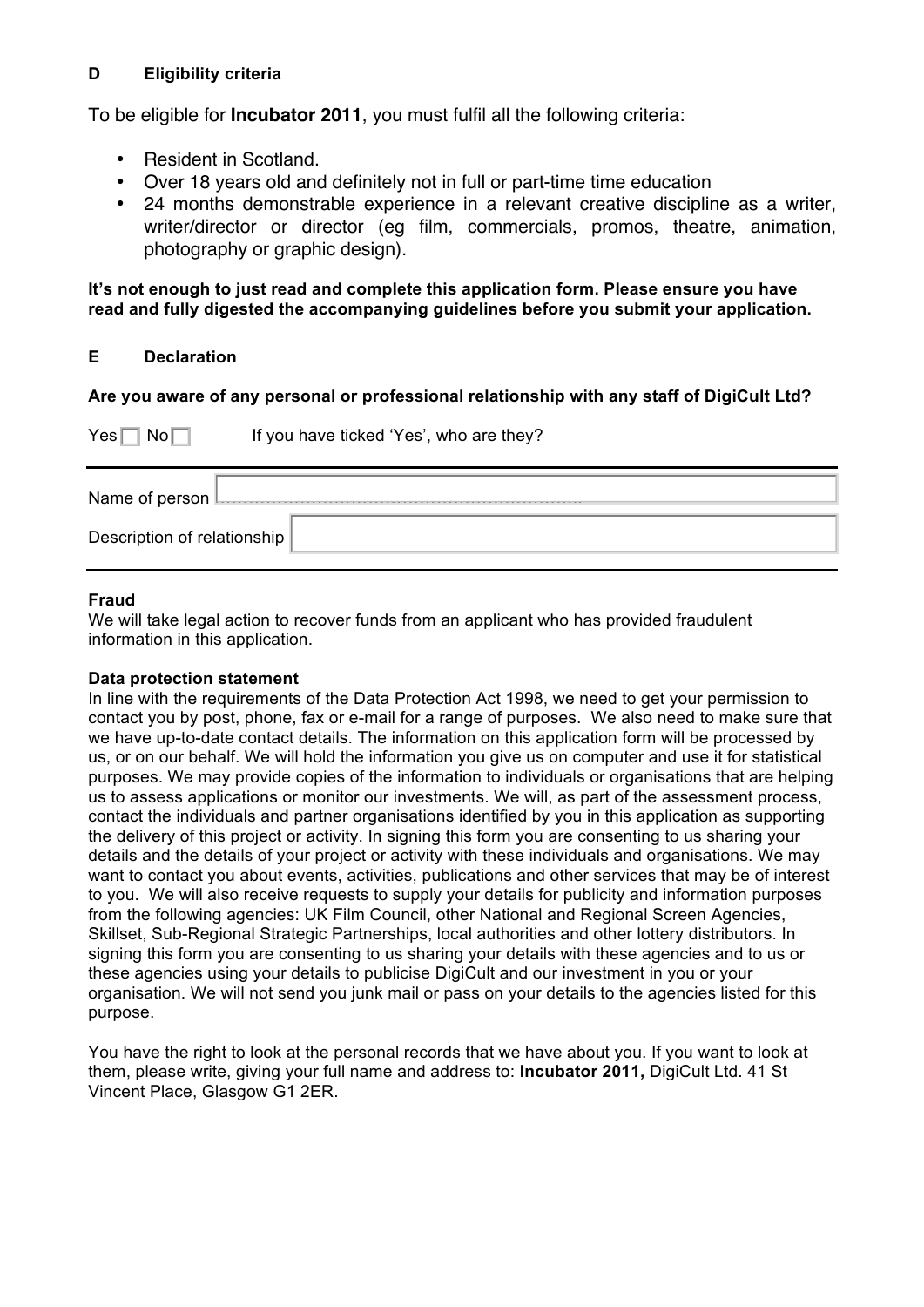# **F Your online declaration**

I declare that:

'n

- I am the author of the showreel, writing samples and unique film proposal submitted with this application to Incubator.
- I meet the eligibility criteria outlined above.
- I confirm that the information I have given about myself is true and I have answered all the questions on the form. I will let you know **immediately** if any of the information I have provided changes.

| Name  |  |
|-------|--|
| Date. |  |

# **All application materials to be submitted by email to cult@digicult.co.uk**

The deadline for applications is **12 noon Friday 29th April 2011**. **Any applications received after this will not be accepted**.

**DigiCult Ltd -** Developing & Producing Film Talent in Scotland.

A company limited by guarantee registered in Scotland Number 348977